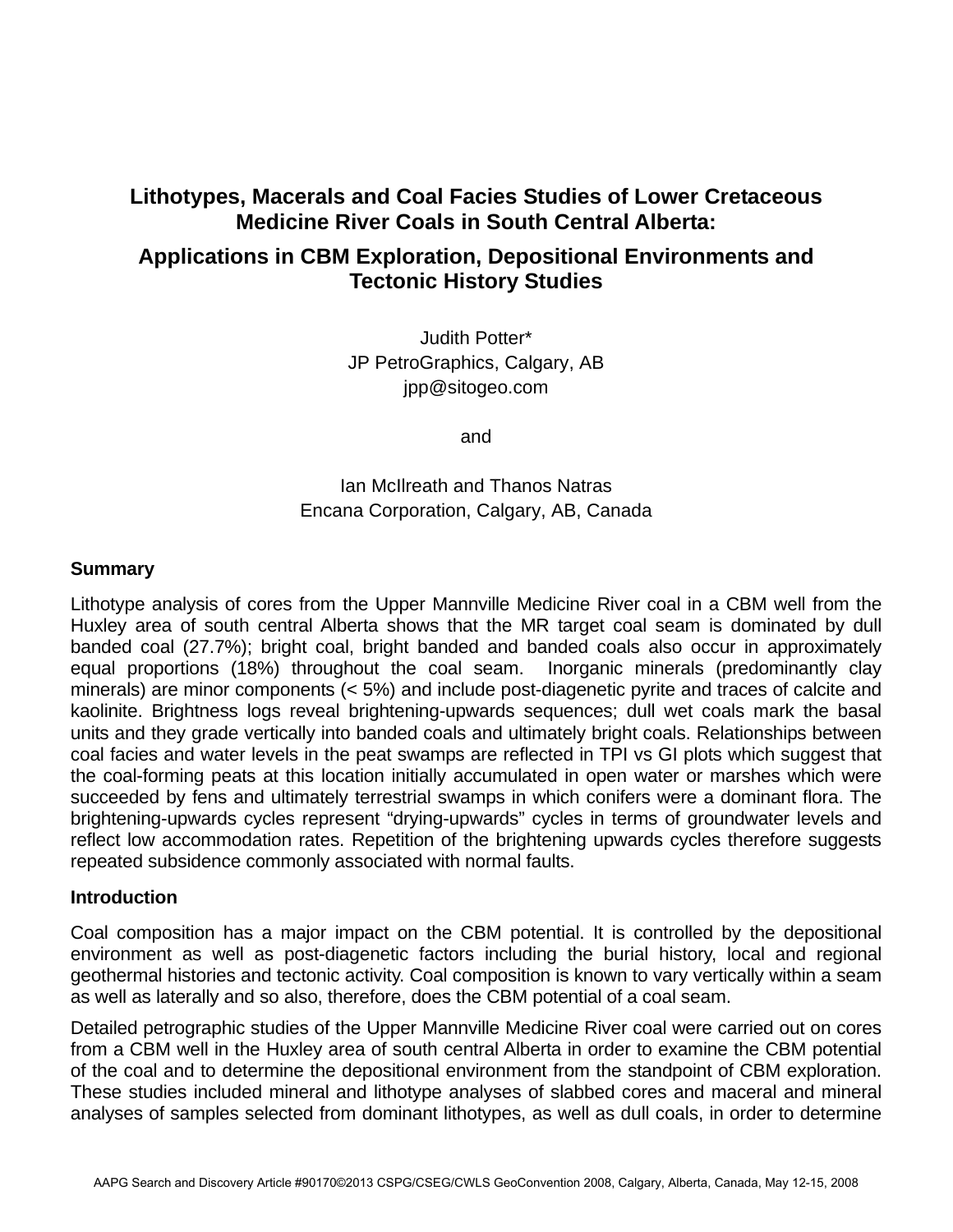the coal facies and depositional settings of the target coal. Brightness logs were compiled from the lithotype analyses and coal facies diagrams from maceral analyses in order to determine the depositional settings. Coal facies were also used to assess the CBM potential.

## **Methods**

Lithotype analysis was carried out on clean, slabbed core. The cores were photographed and described using Diessel's lithotype classification and brightness logs compiled to show vertical variations in coal composition, after Diessel. 1992 (p.134).

Relative proportions of coal macerals and minerals were determined by point counting using polished pellets. Forty six samples selected from 5.61 m of core were viewed under a Zeiss Universal, reflected light microscope with oil immersion (n=15156, at 25°C) objectives at a magnification of X600, using white and blue excitation and standard techniques (ASTM, 1975; ICCP 1963, 1993). Maceral analyses were used to determine Tissue Preservation (TPI) and Gelification (GI) indices and to construct coal facies diagrams (TPI v. GI plots) after Diessel,1986; Diessel, 1992, p.181-192; and Marchioni D.L. and Kalkreuth, W. D., 1991.

## **Coal Composition**

Lithotype analyses show that the lower MR target coal seam is dominated by dull banded coal (27.7%); subordinate intervals of bright coal, bright banded and banded coals occur in approximately equal proportions (18%) throughout the coal seam (Figure 1). Mineral components are minor (generally less than 5%), predominantly authigenic clay minerals and minor detrital clays which have little effect on the CBM potential; post-diagenetic pyrite occurs mostly as pyritized wood and wood chars throughout the seam, and more rarely, as cleat fillings along with minor calcite in the upper portion of the seam; traces of kaolinite and gypsum are also present.

Brightness logs depicting vertical changes in coal lithotypes reveal six vertically-stacked, brightening-upwards sequences within the target coal seam. Brightening upwards sequences reflect changes in the water table over time and result from terrestrialization of a wetland due to low accommodation rates. Six vertically stacked sequences can be recognized.



Figure1: Lithotype distributions in Medicine River coal at Huxley. (F=Fibrous coal; B=Bright coal; Bb=Banded Bright coal; BD=Banded coal; Db=Banded Dull coal; D=Dull coal: Cs=Shaley coal; Sc= Coaly shale; M=Mineral matter).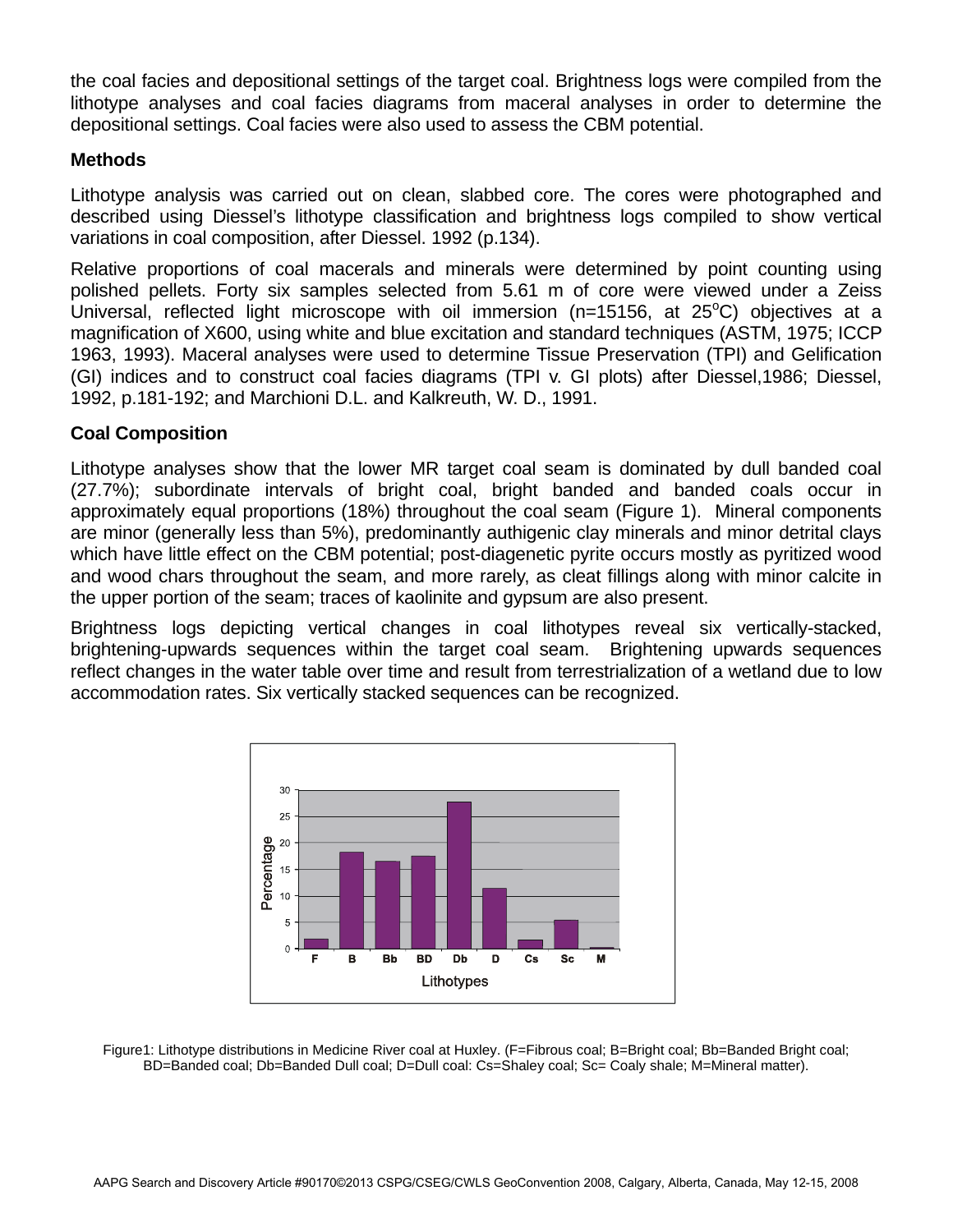## **Coal Facies**

In the Huxley well, dull coal forms the base of each sequence. Maceral analyses, TPI and GI indicate that the dull coals consist of dull *wet* coal (Diessel, 1982), derived from peat that accumulates from sub-aquatic and/or floating vegetation and plant debris under limnic conditions, e.g. in standing water or marshes (Figure 2). Further coal facies analysis suggests that peats subsequently accumulated in limnotelmatic fens yielding dull banded and banded coals; and in



Figure 2: Coal facies indicators (TPI vs GI) for MR target coal at Huxley (after Diessel, 1982; Marchioni & Kalkreuth, 1991, modified).

the uppermost part of the sequence, banded bright and bright coals were formed from peats that accumulated in telmatic wet- and subsequently, dry-forest swamps that included conifers (Figure 2).

The vertical changes in lithotypes therefore represent repeated terrestrialization (and drying) of the wetland. The wet coal marking the base of each cycle represents an abrupt increase in the water table consistent with subsidence; and the brightening-upwards cycles with repeated subsidence.

## **Conclusions**

Brightening-upwards cycles in lithotypes from coal cores from the Medicine River Formation in the Huxley area, reflect drying-upwards cycles in groundwater levels within the wetlands. Dull, wet coals marking the base of each drying-upwards cycle indicate high water levels, likely representing episodes of subsidence. Vertical stacking of drying-upwards cycles therefore infers repeated subsidence. These conclusions support the hypotheses that normal faults controlled the under-lying paleogeography (Wadsworth *et al*., 2002) and syn-depositional normal faults exerted significant controls on peat accumulations, coal occurrence and the composition of coals in the Mannville Group in this region (M<sup>c</sup>llreath and Natras, 2007).